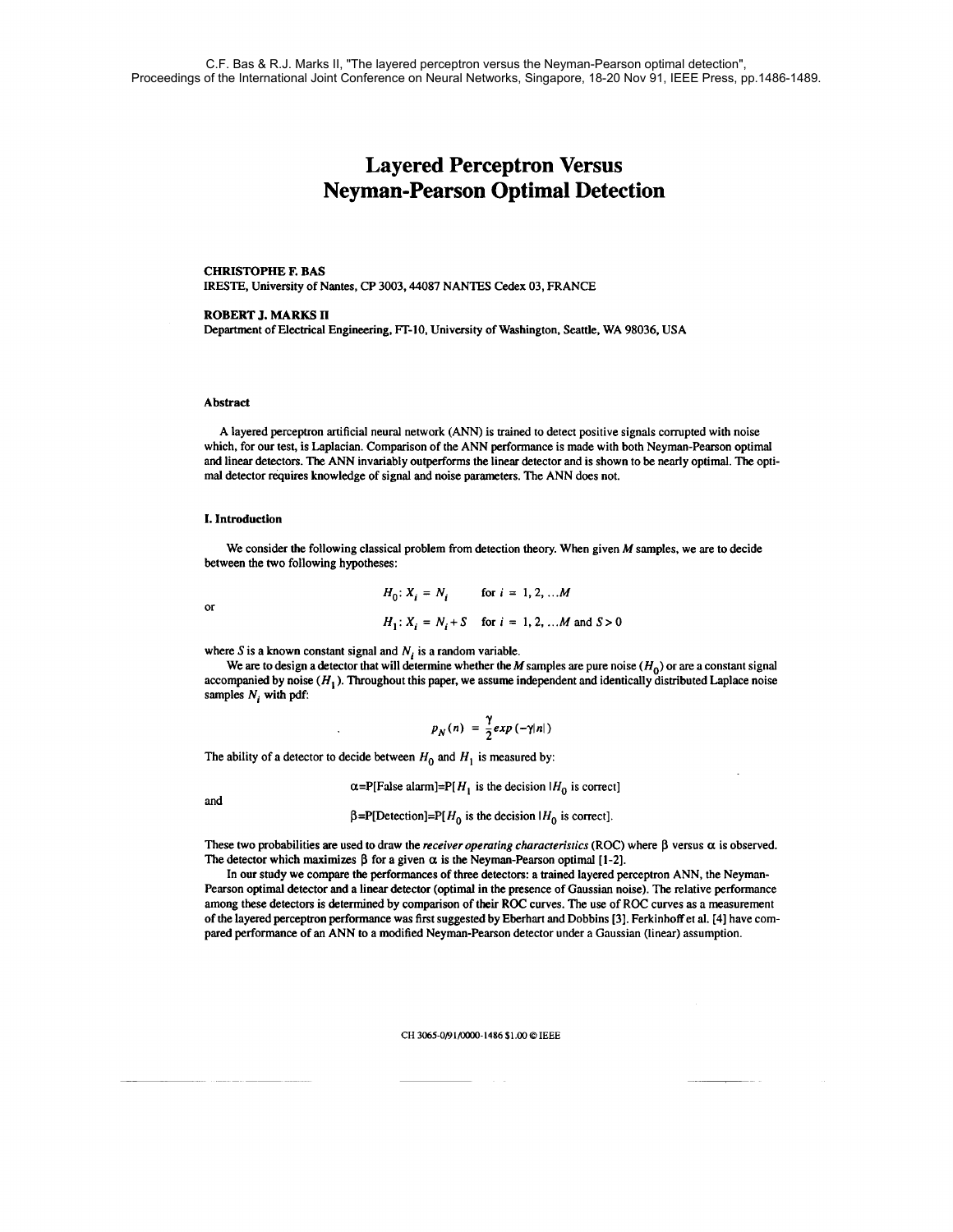

Figure 1: The ANN-detector structure where  $X_{p, i}$  is **Pigure 1:** The ANN-detector structure where  $X_{p, i}$  is an input sample,  $S_{p, h}$  a hidden neuron state,  $S'_{p, 1}$  the output neuron state,  $W_{h i}$  the weights between the input cells and the hidden layer, and  $W_{1h}$  the weights between the hidden layer and the output.



Figure 2: ROC of a *10* input cell ANN-detector for *200* (top), *50* (middle) and *10* (low) hidden neurons with *S=l, y=0.5* and *106* passes for each structure.

#### 11. Structure, training and behavior of an ANN-detector

The neural network used is the standard feed forward single hidden layer one output ANN which is shown in Figure *1.* Each neuron non-linear function is the sigmoid whose equation is:

$$
F(A_j) = \frac{1}{1 + exp(-A_j)}
$$

where  $A_j$  is the weighted input summation of the previous neurons and cells linked to the j<sup>th</sup> neuron. The neural network was trained using the conventional back-propagation algorithm [5] using a step size  $\eta = 0.01$  and a momentum factor of *0.003.* 

During the ANN training, a new set of Laplace random variables is withdrawn for each pass. The use of fresh random variables at each training step induces the neural network to learn rather than to memorize. Typically, an increase in the number of hidden neurons allows greater flexibility in the choices of training boundaries, at the potential cost of over determination (memorization). Here, however, the use of new noise random variables for each training sample set removes the potential for memorization.

Figure *2* shows the ROC curves of a *10* input cell ANN trained with: 10 (dashed), *50* (solid) and *200* (dash-dotted) hidden neurons,  $\gamma = 0.5$  for 10<sup>6</sup> passes and tested on 2000 signals. If the confidence interval of the  $(\alpha, \beta)$  curves is assumed to be 95%, then the maximal deviation on both  $\alpha$  and  $\beta$  is 3.1% ( $\alpha$  and  $\beta$  are Bernoulli random variables).

## 111. Comparison

The Neyman-Pearson optimal detector for our constant signal in a Laplace noise detection problem is shown in Figure 3. The M Random Variables are subjected to a memoryless nonlinearity,  $g(x_i)$ , and summed. The sum is compared to a threshold T to determine which hypothesis to announce. For Laplace noise, this memoryless nonlinearity is shown in Figure 4 [1-2,6-7]. For the Gaussian noise, the "nonlinearity" is  $g(X_i) = X_i$ . When noise characteristics are unknown, the linear detector is commonly used. On the other hand, the same Neyman-Pearson detector is used when the cardinality of samples is changed. Performance of the linear and Neyman-Pearson optimal curves in the presence of Laplace noise is well studied *[6-71.* 

j.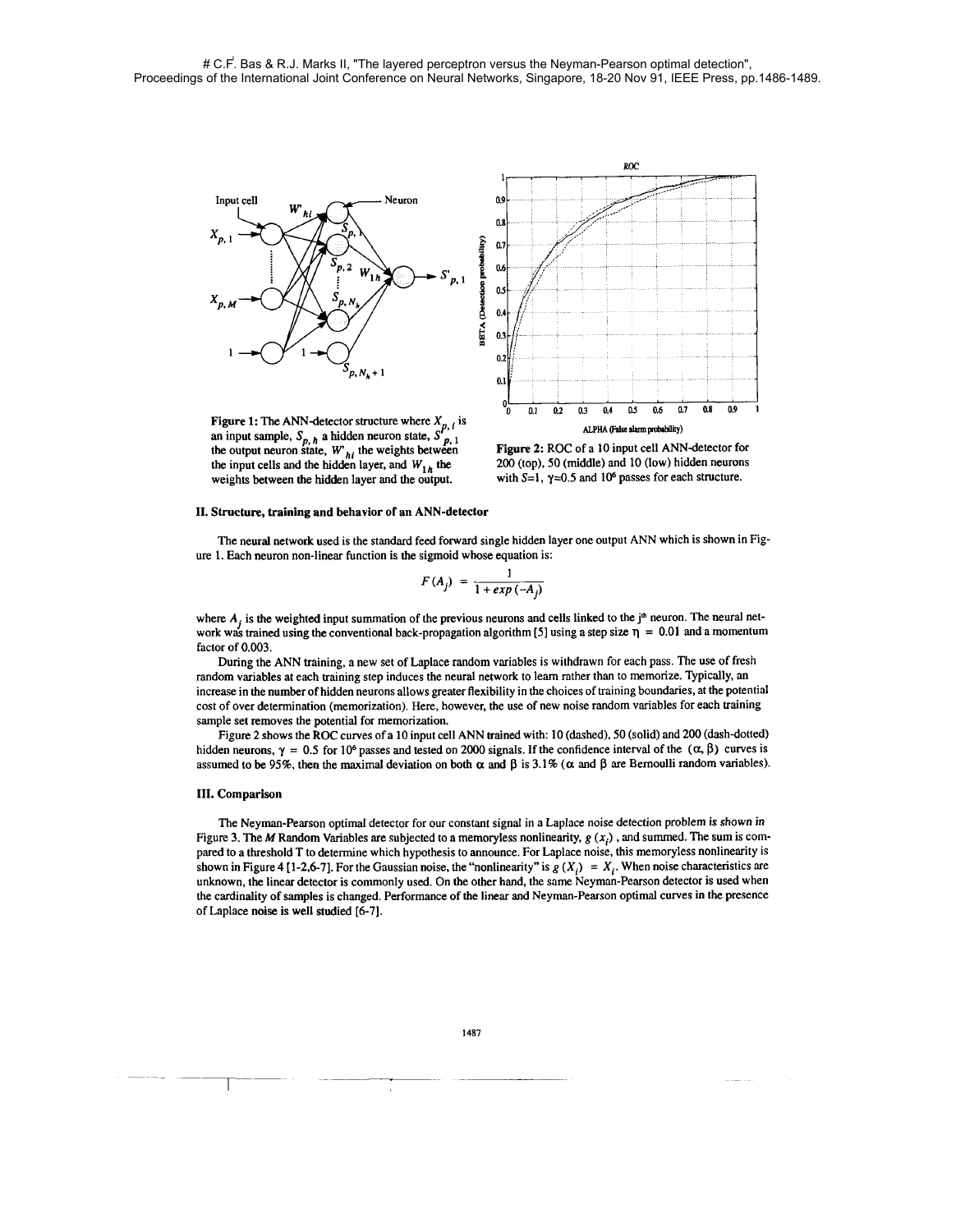



**Figure 3: The Neyman-Pearson optimal detector. Figure 4: The memory-less nonlinearity for Laplace noise.** 

Let us now compare the two last detectors with the ANN-detector. All examples are normalized to  $S = 1$ . **The ROC curves of Figure 5 are drawn for an ANN with 5 input cells, 20 hidden neurons, 106 learning passes and for different values of y.**